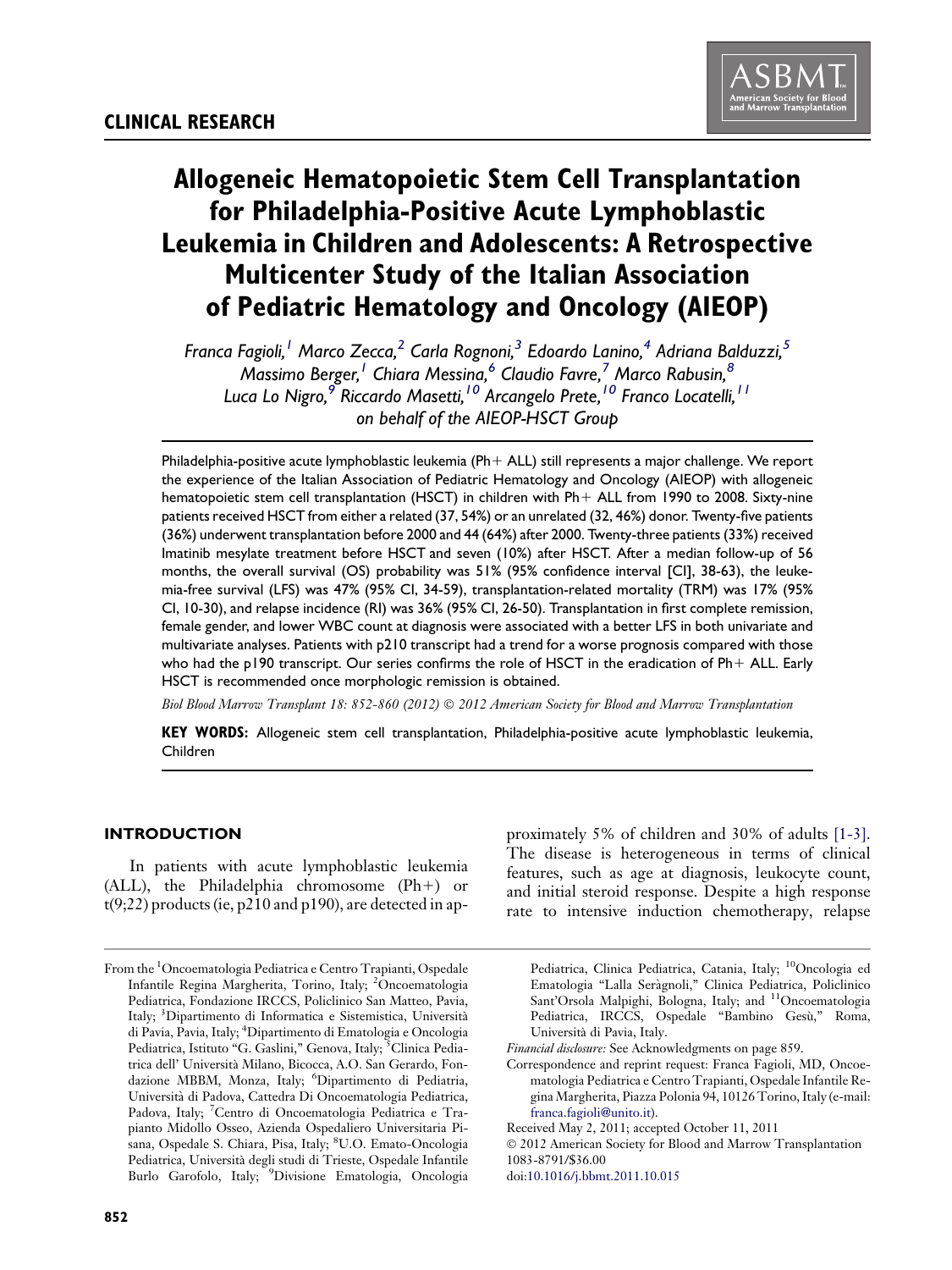frequently occurs, this resulting in the past into a 5-year overall survival (OS) probability often  $\langle 20\% \; [4,5]$  $\langle 20\% \; [4,5]$ . Slow early response to conventional therapy has been reported to predict poor prognosis [\[6,7\].](#page-7-0)

In the earlier Italian studies conducted in 1970, all patients received a relatively low-intensity chemotherapy and cranial radiotherapy. The first trial having stratified patients on risk-tailored chemotherapy was the study '82; however, no data are available on Phpositive leukemias in this cohort. It includes 902 patients from 1982 to 1987. The next study was the Study '87, enrolling 632 patients, but also in this study, the Italian Association of Pediatric Hematology and Oncology (AIEOP)-Registry have no data on eventfree survival (EFS) and OS for Ph-positive leukemia. The enrolling time for this trial was from 1987 to 1991. In the study 88 were enrolled 396 patients only in few AIEOP centers. This was the first Berlin-Frankfurt-Munster–based trial, and only seven patients were diagnosed as having Ph-positive ALL. The next AIEOP trial was conducted from 1991 to 1995: 1,192 patients were treated, and 20 had Phpositive ALL. The 5-year EFS reported for these patients was 35%, whereas the 5-year OS was 49.5%. In the next AIEOP trial (AIEOP LLA 95), we treated 1,743 patients from 1995 to 2000. The 5-year EFS was 28.3%, and the OS was 41.8% for patients with Phpositive ALL. From 2003, the AIEOP centers enrolled Ph-positive patients in the EsPhALL study, in which a randomized arm received imatinib. Most of the patients received stem cell transplantation in first complete remission (CR1). From 2004 to 2009, 178 patients were treated; in 2009, the randomization for good-risk patients was closed to external evidence of superiority of imatinib. The disease-free survival (DFS) rate was 73% for patients who responded well to prednisone versus 62% who responded poorly [\[8,9\]](#page-7-0).

To date, one of the more widely applied curative therapies for patients with  $Ph+ALL$  is allogeneic hematopoietic stem cell transplantation (HSCT), better results in terms of outcome having been obtained in patients who underwent transplantation early on during the course of the disease [\[10-14\]](#page-7-0). In 2000, Arico et al. [\[15\]](#page-8-0) reported 326 children and young adults who were treated for  $Ph+ALL$ . HSCT offered advantages in terms of survival when a matched family donor (MFD) was available, and, more importantly, the benefits of HSCT increased over time, thus suggesting that transplantation played a more effective role than continuation of chemotherapy in preventing late relapse. In 2005, the British Consensus study confirmed the benefit of HSCT and showed a 60% 3-year DFS for children undergoing transplantation compared with 36% for children who had not undergone transplantation [\[16\]](#page-8-0).

In 2001, imatinib mesylate, a competitive inhibitor of the bcr-abl tyrosine kinase resulting from the fusion gene of  $Ph+$  chronic myeloid leukemia (CML), was

approved by the US Food and Drug Administration as first-line treatment for patients with CML, and it was also used to treat patients with  $Ph+ALL$ . Later, imatinib mesylate was added to standard chemotherapy and allogeneic HSCT with promising results [\[17,18\]](#page-8-0). Although the utility of imatinib for the treatment of  $Ph+ALL$  in children is less well established, a recent Children's Oncology Group (COG) study reported promising results using imatinib together with intensive chemotherapy [\[19\]](#page-8-0).

The high risk of relapse in patients with positive minimal residual disease (MRD) after HSCT makes the administration of a *bcr-abl*-directed tyrosine kinase inhibitor an attractive therapeutic option to reestablish molecular negativity and prevent relapse. A recent study showed that patients who received imatinib for a 6-month period after related HSCT had a better 1 year EFS compared with an untreated historic control group [\[19\].](#page-8-0) However, in a recent study, Kang et al. [\[20\]](#page-8-0) showed that MRD is not the only predictor of relapse or resistance after first-line therapy. Imatinib may inhibit the *bcr-abl* tyrosine kinase, but other genes may also be involved in relapse, which can occur despite treatment with tyrosine kinase inhibitors.

In order to evaluate the impact of allogeneic HSCT in this very high-risk pediatric patient group, we analyzed the outcomes of 69 consecutive patients under the age of 20 who received myeloablative allogeneic HSCT for Ph+ ALL and were reported to the AIEOP-HSCT Registry between 1990 and 2008.

#### PATIENTS AND METHODS

Enrolled in the study were 69 patients, younger than 20 years, affected by de novo  $Ph+ALL$  who underwent transplantation between 1990 and 2008. The diagnosis of ALL was established according to conventional criteria. The Philadelphia chromosome t(9;22)  $(q34;q11.2)$  or the *bcr-abl* fusion gene was detected by conventional cytogenetic analysis, fluorescent in situ hybridization, or by reverse-transcription polymerase chain reaction.

At diagnosis, median age was 7 years (range, 1-19), whereas median WBC count was  $76 \times 10^{9}$ /L (range, 30-580). Forty-nine patients were male (71%) and 20 were female (29%). The immunophenotype was B cell precursor ALL for 67 patients (97%) and T cell precursor ALL for two patients (3%). First-line chemotherapy was based on the AIEOP LLA 91 protocol for 13 patients (19%), AIEOP LLA 95 for 16 (23%), and AIEOP LLA 2000 for 27 (39%), whereas 13 patients received other treatment protocols (19%) ([Table 1](#page-2-0)).

Karyotypes were classified according to the International System for Human Cytogenetic Nomenclature [\[21\]](#page-8-0). All patients in the study had successful cytogenetic analysis at diagnosis.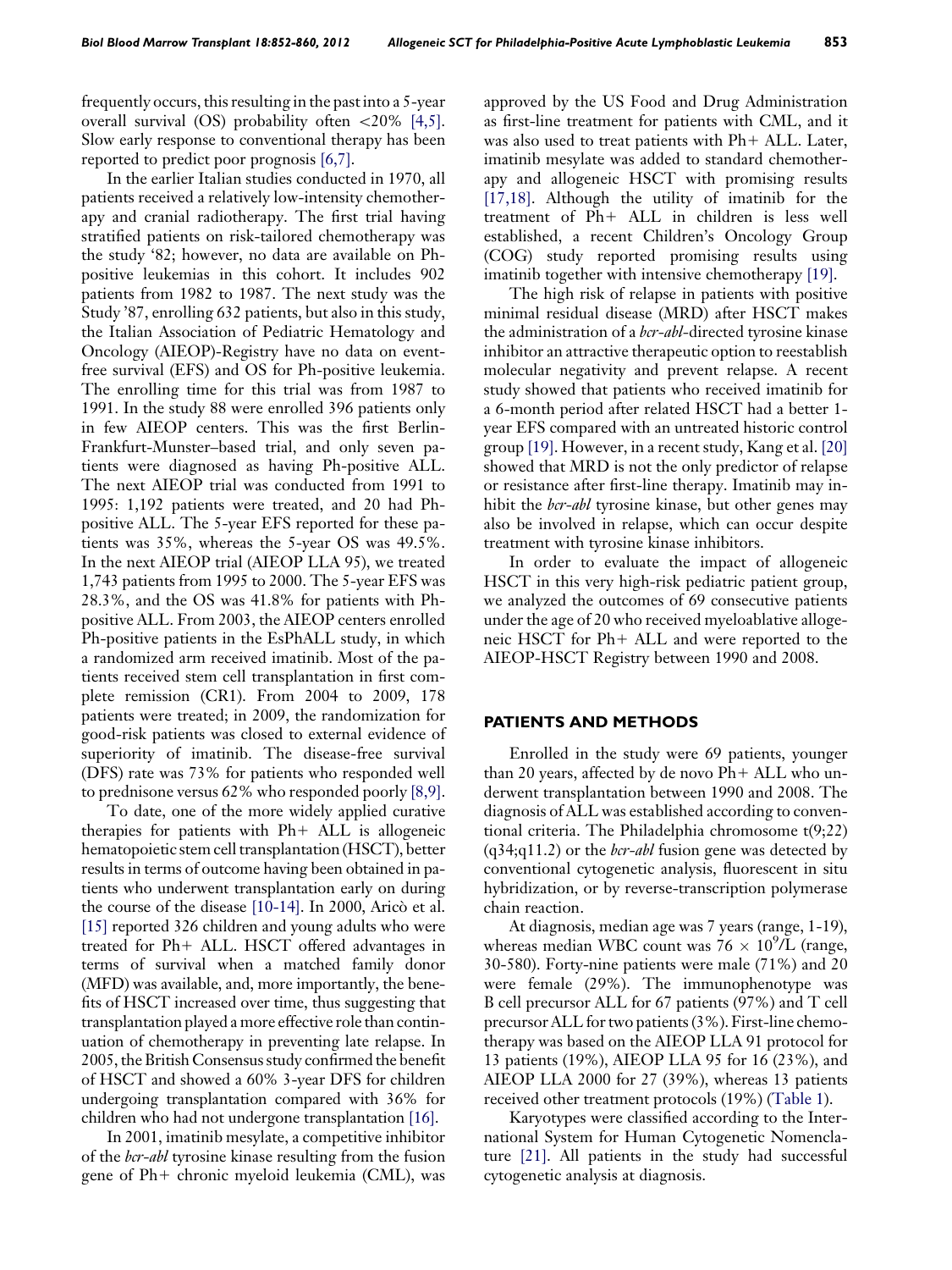<span id="page-2-0"></span>854 F. Fagioli et al. Biol Blood Marrow Transplant 18:852-860, 2012

Table 1. Patient and Transplantation Characteristics of the 69 Children and Adolescents Enrolled in the Study

| Number of patients                           | 69         | (100%)     |
|----------------------------------------------|------------|------------|
| Gender:                                      |            |            |
| м                                            | 49         | (71%)      |
| F                                            | 20         | (29%)      |
| Diagnosis:                                   |            |            |
| Age at diagnosis (years, median, and range): | 7          | (1-19)     |
| WBC at diagnosis $(\times 10^9$ /L):         | 76         | $(30-580)$ |
| Immunophenotype                              |            |            |
| <b>B</b> lineage                             | 67         | (97%)      |
| T lineage                                    | 2          | (3%)       |
| Molecular analysis                           |            |            |
| p190                                         | 44         | (64%)      |
| p210                                         | 13         | (19%)      |
| p190/p210                                    | 5          | (7%)       |
| Unknown                                      | 7          | (10%)      |
| First-line chemotherapy                      |            |            |
| AIEOP ALL 91                                 | 13         | (19%)      |
| AIEOP ALL 95                                 | 16         | (23%)      |
| AIEOP ALL 2000                               | 27         | (39%)      |
| <b>OTHER PROTOCOLS</b>                       | 13         | (19%)      |
| Age at transplantation (years, median, and   | 9          | $(1-20)$   |
| range)                                       |            |            |
| Disease status at HSCT                       |            |            |
| First remission                              | 43         | (62%)      |
| Second remission                             | 17         | (25%)      |
| More advanced disease                        | 9          | (13%)      |
| Cytogenetic remission                        |            |            |
| Yes                                          | 60         | (87%)      |
| No                                           | 6          | (9%)       |
| Unknown                                      | 3          | (4%)       |
| Donor                                        |            |            |
| Matched family donor                         | 37         | (54%)      |
| Matched unrelated donor                      | 32         | (46%)      |
| Stem cell source                             |            |            |
| Bone marrow                                  | 62         | (90%)      |
| Peripheral blood                             | 2          | (3%)       |
| Cord blood                                   | 5          | (7%)       |
| Conditioning regimen                         |            |            |
| TBI + chemotherapy                           | 62         | (90%)      |
| Chemotherapy alone                           | 7          | (10%)      |
| GVHD prophylaxis                             | <b>MFD</b> | MUD        |
| CyA                                          | 33 (89%)   | 0 (0%)     |
| $Cs-A + MTX$                                 |            | 5(16%)     |
|                                              | 4(11%)     |            |
| Cs-A + MTX + ATG                             | 0 (0%)     | 23 (72%)   |
| Cs-A + MTX + steroids                        | 0 (0%)     | (3%)       |
| $Cs-A + steroids$                            | 0 (0%)     | 2(6%)      |

M indicates male; F, female; TBI, total-body irradiation; MFD, matched family donor; MUD, matched unrelated donor; Cs-A, cyclosporin A; MTX, methotrexate; ATG, antithymocyte globulins.

PCR analyses showed the presence of the p190 bcr-abl fusion protein variant in 44 patients (64%), the p210 form in 13 (19%), whereas five patients had leukemia blasts expressing both the p190 and p210 transcripts (7%). The median age at diagnosis was similar in p190 and p210 patients: 6.1 years (range, 3.1-19) for p190 patients and 5.9 years (range, 3-15.9) for p210 patients  $(P > .05)$ .

The presence of *bcr-abl* RNA copies was measured qualitatively and/or quantitatively in some patients.

#### Allogeneic HSCT

Median patient age at HSCT was 9 years (range, 1-20); it was 7 (range, 2-20) and 4 years (range, 1-6) for patients who did or did not receive total-body

irradiation (TBI), respectively ( $P = .005$ ). At the time of HSCT, 43 patients were in CR1 (62%), 17 in CR2 (25%), and nine were in a more advanced disease phase (13%) (Table 1). All patients received a myeloablative preparative regimen, mainly based on TBI (90%), most frequently combined with thiotepa and cyclophosphamide (33%) (Table 1).

Graft-versus-host disease (GVHD) prophylaxis mainly consisted of cyclosporin A alone in the 37 patients who underwent transplantation from an MFD or of a combination of cyclosporin A, shortterm methotrexate  $\pm$  antithymocyte globulin (72%) in children given the allograft from a matched unrelated donor [MUD] see also Table 1 for details.

Bone marrow was the stem cell source for 62 patients (90%), whereas two patients received peripheral blood stem cells and five patients cord blood. For patients receiving bone marrow cells, the median number of mononuclear cells infused was  $3.7 \times 10^8$ /kg (1.5-6.5).

Supportive therapy, as well as prophylaxis and treatment of infections, were substantially homogeneous among centers. Broad-spectrum antibiotics were given if the patient became febrile. Secondary antifungal prophylaxis was given to patients with a known history of fungal infections. All patients received acyclovir for antiviral prophylaxis. All patients received cotrimoxazole as Pneumocystis jirovecii prophylaxis from the day of engraftment until 3 months after the end of immunosuppressive therapy. Granulocytecolony stimulating factor was not routinely used.

All parents or guardians signed the appropriate informed consent form previously approved by the local ethic committee or the institutional review board.

#### Imatinib

Twenty-three patients received imatinib mesylate before HSCT (33%). When imatinib mesylate was used after HSCT (seven cases), it was started at a median of 57 days after transplantation (range, 28-69) and continued for a median of 17 months (range, 3-33). The imatinib mesylate dosage was  $300 \text{ mg/m}^2/\text{day}$ .

#### **Definitions**

The patients were considered in morphologic CR if they had normal neutrophil and platelet counts, \5% blast cells in a bone marrow smear, and no extramedullary disease. All patients had a lumbar puncture before HSCT to document cerebrospinal fluid remission. Cytogenetic remission was defined as absence of the Philadelphia chromosome in all metaphases obtained from a bone marrow specimen.

Neutrophil and platelet engraftment were defined as the first of 3 consecutive days with a neutrophil count  $> 0.5 \times 10^9$ /L and an unsupported platelet count  $>50 \times 10^{9}$ /L, respectively. Acute GVHD (aGVHD) and chronic GVHD (cGVHD) were diagnosed and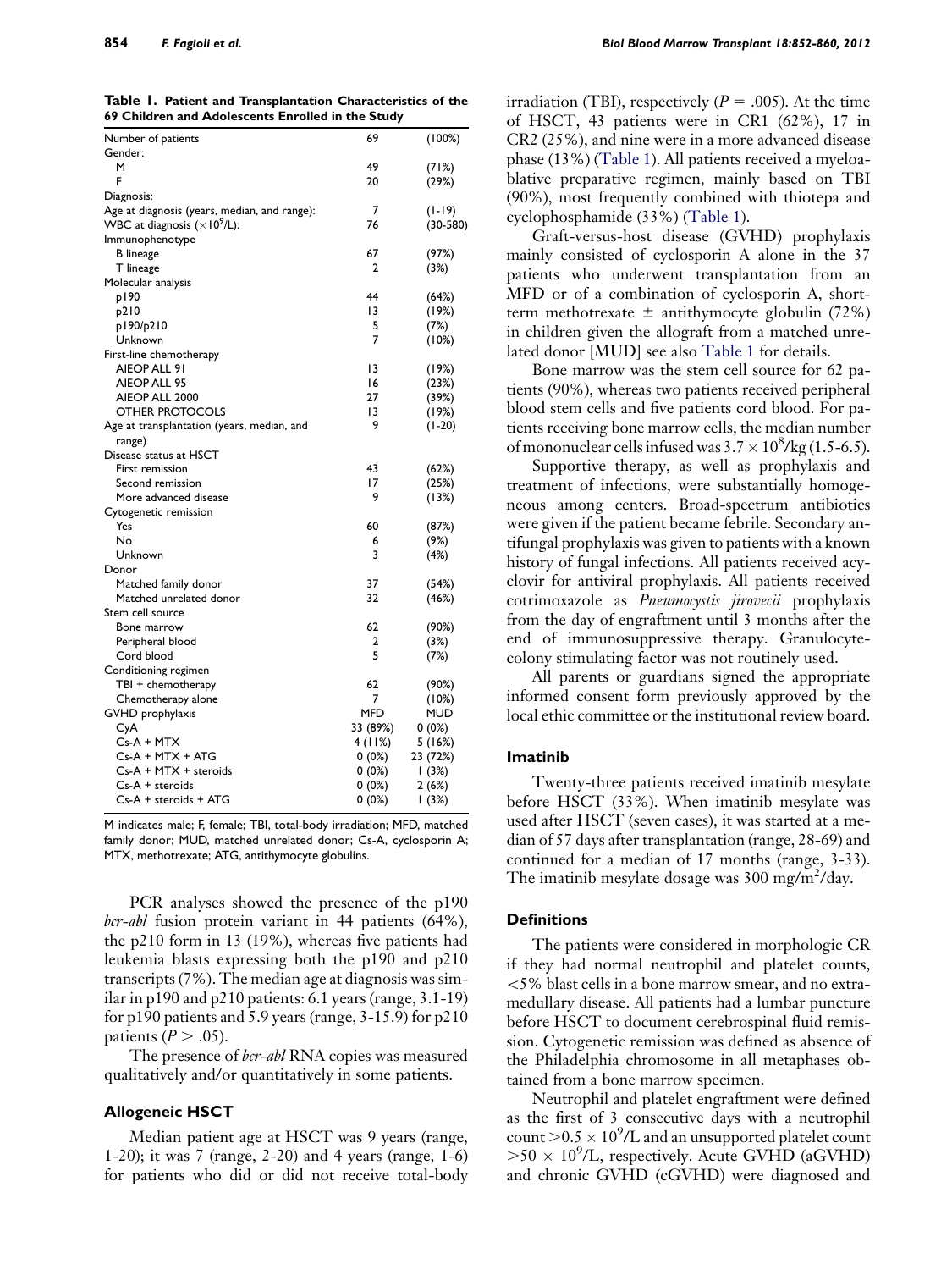graded according to established criteria [\[22-23\]](#page-8-0). Children with evidence of donor engraftment who survived more than 14 days and 90 days from transplantation were evaluated for the occurrence of aGVHD and cGVHD, respectively. Relapse was defined on the basis of morphologic evidence of leukemia in bone marrow, or other extramedullary organs. Transplantation-related mortality (TRM) was defined as all causes of nonleukemia death occurring after HSCT. OS was defined as the interval between HSCT and death or the last follow-up, and leukemia-free survival (LFS) was defined as the interval between HSCT and relapse or TRM or the last follow-up, whichever occurred first.

#### Statistical Analysis

Patient-, disease-, and transplantation-related variables were expressed as median and ranges, or as percentage, as appropriate. The following patient- or transplantation-related variables were analyzed for their potential impact on outcome: gender, WBC at diagnosis, cytogenetics, molecular analysis, disease phase, pre-HSCT imatinib mesylate, post-HSCT imatinib mesylate, donor type, TBI administration, aGVHD and cGVHD occurrence, year of transplantation (before or after 2000), and age. For the statistical analysis, continuous variables, except age, were categorized as follows: each variable was first divided into four categories at the 25th, 50th, and 75th percentiles. If the relative event rates (the ratio of the observed number of events to the expected number of events in the category) in two or more adjacent categories (and the median time to events) did not differ, those categories were grouped. If no clear pattern was observed for the primary outcomes, the median was taken as the cutoff point. The patients were censored at the time of relapse, death, or last follow-up. OS and LFS were calculated according to the Kaplan-Meier method. Neutrophil and platelet recovery, aGVHD and cGVHD occurrence, as well as TRM and relapse incident (RI) were expressed as cumulative incidence curves, in order to adjust the analysis for competing risks. Death from any cause and graft rejection were both competing risks to estimate the cumulative incidence of aGVHD and cGVHD. Death in remission was treated as a competing event to calculate the cumulative incidence of relapse. Relapse was considered to be the competing event for calculating TRM. The significance of differences between LFS curves was estimated by the log-rank test (Mantel-Cox), whereas Gray's test was used to assess, in univariate analyses, differences between RI and TRM [\[24\]](#page-8-0). All variables having a  $P$  value  $\lt$ .20 in univariate analyses were included in a multivariate analysis on LFS performed using the Cox proportional regression model [\[25\]](#page-8-0), whereas the proportional subdistribution hazard

regression model was used to perform multivariate analyses of RI and TRM. To examine other possible interactions, variables such as age, type of donor, disease status, cytogenetic remission, and period of transplantation have been included in the multivariate models for OS and LFS even if not statistically significant in univariate analyses. In the multivariate analyses for RI and TRM, aGVHD has been considered as a time-dependent covariate.  $P$  values  $\lt .05$  were considered to be statistically significant. Statistical analysis was performed using the SAS System (SAS inc, Cary, NC), Stata software (StataCorp LP, College Station, TX), the NCSS computer program (Hintze, 2001, NCSS PASS, Number Crunched Statistical System, Kaysville, UT), and R 2.5.0 software package.

## RESULTS

#### Engraftment and GVHD

Neutrophil and platelet engraftment occurred after a median time of 18 days (range, 8-37) and 24 days (range, 11-173) after HSCT, respectively. Neutrophil engraftment forMFD and MUD transplantation recipients was obtained after 14 (range, 8-30) and 19 (range, 12-37) days, respectively ( $P = .018$ ). Platelet engraftment for MFD and MUD transplantation recipients was reached after a median time of 23 (range, 11-81) and 24 (range, 16-173) days, respectively  $(P = NS)$ .

Eighteen patients did not develop aGVHD (26%), 26 patients had grade I aGVHD (38%), 18 patients had grade II aGVHD (26%), six patients presented with grade III aGVHD (9%), and one patient developed grade IV aGVHD (1%). The cumulative incidence of grade II-IV aGVHD was 36% (95% confidence interval [CI], 26-50); it was 30% (95% CI, 18-49), and 44% (95% CI, 30-65) for MFD and MUD transplantation recipients, respectively  $(P = NS)$ .

Forty-five patients did not develop cGVHD (74%), 10 patients presented with limited cGVHD (10%), and six patients had extensive cGVHD (16%). The cumulative incidence of cGVHD was 27% (95% CI, 18-41); it was 18% (95%, CI 9-36) and 38% (95% CI, 24-62) for MFD and MUD transplantation recipients, respectively ( $P = .074$ ).

## OS

The median follow-up time was 56 months (range, 4-218). The 5-year OS probability was 51% (95% CI, 38-63) [\(Figure 1](#page-4-0)). In univariate analyses, factors influencing the probability of OS were donor type and patient gender. OS for MFD and MUD recipients was 62% (95% CI, 45-78) and 37% (95% CI, 18-56), respectively ( $P = .04$ ). The OS of females was 79% (95% CI, 60-97) compared with 38% (95% CI, 22-53) for males ( $P = .01$ ).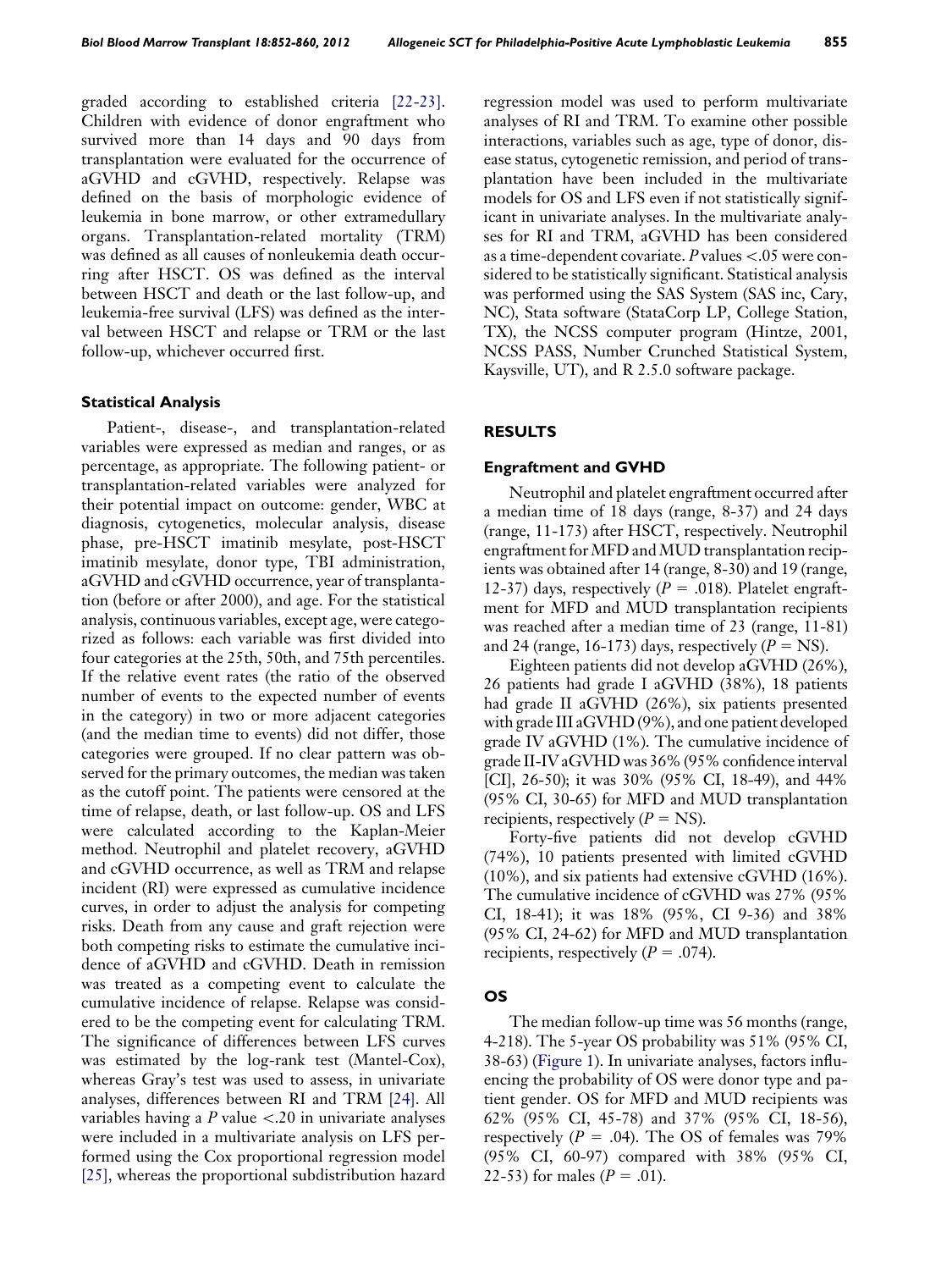<span id="page-4-0"></span>

Figure 1. OS and LFS for children given a first allogeneic stem cell transplantation.

In multivariate analyses, an early disease phase at transplantation (relative risk  $[RR] = 0.32; 95\% \text{ CI},$ 0.14-0.74;  $P = .007$  and matched family donors  $(RR = 2.69, 95\% \text{ CI}, 1.13-6.42; P = .026)$  were confirmed as independent factors associated with a better OS (Table 2).

#### LFS

The 5-year probability of LFS for all patients analyzed in the study was 47% (95% CI, 34-59) (Figure 1). LFS was better for females compared with males (74% [95% CI, 55-94] versus 34% [95% CI, 19-49],  $P = .006$ ]) and for children who underwent HSCT in CR1 versus those who underwent transplantation in CR2 or in a more advanced disease phase (56% [95% CI, 40-73], 34% [95% CI 11-57], and 22% [95% CI 0-49], respectively  $[P=.008]$ , [Figure 2\)](#page-5-0). Other variables, such as conditioning regimen with or without TBI, donor type, use of imatinib before or after HSCT, cytogenetic status and aGVHD or cGVHD incidence, had no impact on LFS (Supplementary Table 1).

In multivariate analyses, female gender ( $RR =$ 3.59, [95% IC, 1.03-12.59],  $P = .046$ ), early disease phase at transplantation ( $RR = 0.27$  [95% CI, 0.12-0.61],  $P = .002$ ), and WBC count at diagnosis below  $80 \times 10^9$ /L (RR = 2.38 [95% CI, 1.11-5.12],  $P = .026$ ) were confirmed as independent factors associated with a better LFS (Table 2).

## RI

The median interval from HSCT to relapse was 7 months (range, 2-24). Considering the disease status at HSCT, the median time to relapse was 10 months (range, 3-17), 8 months (range, 2-24), 3 months (range, 3-4), and 173 days (range, 128-238) for patients who underwent transplantation in CR1, CR2, other CR and not in remission, respectively  $(P = .05)$ .

The overall RI for all patients who underwent transplantation was 36% (95% CI, 26-50). In univari-

| Table 2. Results of Multivariate Analysis for Overall Survival |
|----------------------------------------------------------------|
| (OS), Leukemia-Free Survival (LFS), Relapse Incidence (RI),    |
| and Transplantation-Related Mortality (TRM)                    |

|                                                                              | RR   | (95% CI)         | P value |
|------------------------------------------------------------------------------|------|------------------|---------|
| Overall Survival                                                             |      |                  |         |
| Gender                                                                       |      |                  |         |
| Male versus female                                                           | 3.19 | $(0.88 - 11.54)$ | .077    |
| Disease phase                                                                |      |                  |         |
| CRI versus more advanced                                                     | 0.32 | $(0.14-0.74)$    | .007    |
| disease                                                                      |      |                  |         |
| Donor type                                                                   |      |                  |         |
| MUD versus MFD                                                               | 2.69 | $(1.13 - 6.42)$  | .026    |
| <b>WBC</b> count at diagnosis                                                |      |                  |         |
| $\geq$ 80 $\times$ 10 <sup>9</sup> /L versus <80 $\times$ 10 <sup>9</sup> /L | 2.00 | $(0.90 - 4.45)$  | .090    |
| Year of transplantation                                                      |      |                  |         |
| ≥2000 versus <2000                                                           | 0.44 | $(0.16 - 1.19)$  | 106.    |
| Cytogenetic remission                                                        |      |                  |         |
| yes versus no                                                                | 3.35 | $(0.68 - 16.51)$ | .138    |
| Age (continuous)                                                             | 0.99 | $(0.90 - 1.09)$  | .85 ا   |
| LFS                                                                          |      |                  |         |
| Gender                                                                       |      |                  |         |
| Male versus female                                                           | 3.59 | $(1.03 - 12.59)$ | .046    |
| Disease phase                                                                |      |                  |         |
| CRI versus more advanced                                                     | 0.27 | $(0.12 - 0.61)$  | .002    |
| disease                                                                      |      |                  |         |
| Donor type                                                                   |      |                  |         |
| <b>MUD versus MFD</b>                                                        | 1.96 | $(0.86 - 4.45)$  | .108    |
| <b>WBC</b> count at diagnosis                                                |      |                  |         |
| $\geq$ 80 $\times$ 10 <sup>9</sup> /L versus <80 $\times$ 10 <sup>9</sup> /L | 2.38 | $(1.11 - 5.12)$  | .026    |
| Year of transplantation                                                      |      |                  |         |
| ≥2000 versus <2000                                                           | 0.41 | $(0.16 - 1.07)$  | .069    |
| Cytogenetic remission                                                        |      |                  |         |
| yes versus no                                                                | 4.76 | $(0.98-23.18)$   | .054    |
| Age (continuous)                                                             | 1.03 | $(0.94 - 1.135)$ | .469    |
| Relapse incidence                                                            |      |                  |         |
| Gender                                                                       |      |                  |         |
| Male versus female                                                           | 3.68 | $(1.28 - 10.56)$ | .016    |
| Molecular features                                                           |      |                  |         |
| p210 versus p190                                                             | 0.65 | $(0.18-2.31)$    | .506    |
| p190/p210 versus p190                                                        | 4.72 | $(1.44 - 15.52)$ | ا ٥١١.  |
| Disease phase                                                                |      |                  |         |
| CRI versus more advanced                                                     | 0.31 | $(0.13 - 0.75)$  | .009    |
| disease                                                                      |      |                  |         |
| <b>Acute GVHD</b>                                                            |      |                  |         |
| Grade II-IV versus 0-I                                                       | 0.26 | $(0.08 - 0.90)$  | .033    |
| Year of transplantation                                                      |      |                  |         |
| $\geq$ 2000 versus <2000                                                     | 0.79 | $(0.28 - 2.20)$  | .653    |
| Transplantation-related mortality                                            |      |                  |         |
| Gender                                                                       |      |                  |         |
| Male versus female                                                           | 2.65 | $(0.45 - 15.52)$ | ا 28.   |
| Molecular features                                                           |      |                  |         |
| p210 versus p190                                                             | 2.84 | $(0.62 - 13.11)$ | .180    |
| p190/p210 versus p190                                                        | 0    | 0                | < 0001  |
| Disease phase                                                                |      |                  |         |
| CRI versus more advanced                                                     | 1.19 | $(0.29 - 4.78)$  | .809    |
| disease                                                                      |      |                  |         |
| <b>Acute GVHD</b>                                                            |      |                  |         |
| Grade II-IV versus 0-I                                                       | 6.77 | $(1.40-32.63)$   | .017    |
| Year of transplantation                                                      |      |                  |         |
| ≥2000 versus <2000                                                           | 0.88 | $(0.21 - 3.73)$  | .859    |
|                                                                              |      |                  |         |

ate analyses, RI was higher in males (45% [95% CI, 32- 61]) than in females (16% [95% CI, 6-44];  $P = .01$ ) and in patients who underwent transplantation in more advanced disease phases (27% [95% CI, 16-45] in CR1 patients, 48%, [95% CI, 29-79] in CR2 patients, and 56%, [95% CI, 31-100] for patients with more advanced disease;  $P = .05$ ) [\(Figure 3](#page-5-0)).

When we analyzed the specific bcr-abl transcripts, namely, p190, p210, or the copresence of both, the RI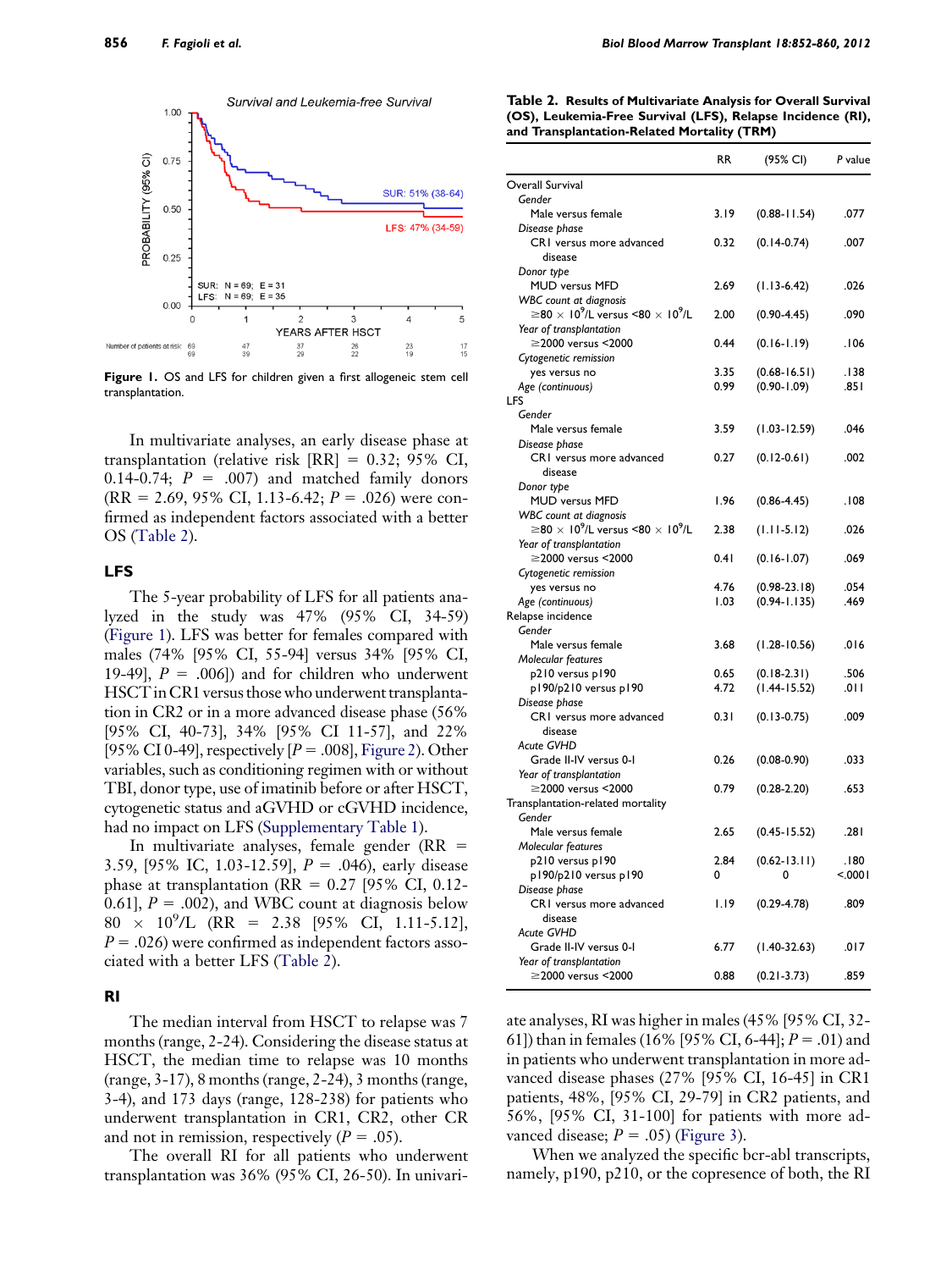<span id="page-5-0"></span>

Figure 2. LFS according to remission status.

was 33% (95% CI, 22-51), 31% (95% CI, 14-70), and 80% (95% CI, 52-100), respectively ( $P = .057$ ).

A trend for a lower probability of relapse was found among patients with a WBC count at diagnosis below  $80 \times 10^{9}$ /L (22%, 95% CI 11-42) compared with patients with a higher WBC count (45%, 95% CI 30-67;  $P = .07$ ) and for patients who developed grade II-IV aGVHD (20%, 95% CI 9-44) compared with those who experienced grade 0-I aGVHD (45%, 95% CI 32-64;  $P = .06$ ).

Other variables, such as cytogenetic abnormalities other than t(9;22), the use of imatinib either before or after HSCT, the donor type, the use of TBI in the preparative regimen, and the occurrence of cGVHD did not predict relapse in the univariate analysis (Supplementary Table 2).

In multivariate analysis, the copresence of both bcr-abl p190 and p210 transcripts  $(RR = 4.72;$  $P = .01$ ) and male gender (RR = 3.68;  $P = .016$ ) were independent risk factors for relapse, whereas early disease phase at transplantation ( $RR = 0.31$ ;  $P = .009$ ) and the occurrence of grade II-IV aGVHD  $(RR = 0.26; P = .033)$  were independent favorable prognostic variables for RI [\(Table 2](#page-4-0)).

#### **TRM**

The overall cumulative incidence of TRM was 17% (95% CI, 10-30). In univariate analyses, the only factor significantly associated with an increased risk of TRM was aGVHD: patients with grade II-IV aGVHD had a TRM incidence of 32% (95% CI, 18-57) versus 9% (95% CI, 3-29) observed in patients with grade 0-I aGVHD, respectively  $(P = .0071)$ . These data were confirmed by comparing patients who experienced grade III-IV aGVHD with those who experienced grade 0-II aGVHD, TRM being 43% (95% CI, 18-100) for the former and 15% (95% CI, 7-29) for the latter ( $P = .049$ ). None of the other variables analyzed were associated with an



Figure 3. Leukemia-Free Survival by Disease Phase and cumulative incidence of relapse.

increased incidence of TRM (Supplementary Table 3). The proportional subdistribution hazard regression model confirmed the impact of grade II-IV aGVHD on TRM (RR = 6.77;  $P = .017$ ).

#### Imatinib

Twenty-three patients were treated with imatinib before HSCT and seven after HSCT. No significant differences in terms of LFS, RI, or TRM were observed among patients who did or did not receive imatinib, respectively.

#### Cytogenetics and Molecular Data

No differences were observed in terms of LFS, RI, or TRM by comparing patients with isolated Philadelphia-chromosome positive with those with additional abnormalities. However, as mentioned previously, there was a higher RI for patients carrying both p190 and p210 transcripts. In detail, four of the five patients with the p190 and p210 transcripts relapsed (80%, 95% CI 52-100), compared with patients only with p190 (33%, CI 95% 22-51) and p210 (31%, 95% CI 14-70;  $P = .057$ ). This finding was also confirmed in the multivariate analysis for RI (RR =  $4.72; P = .011$ ).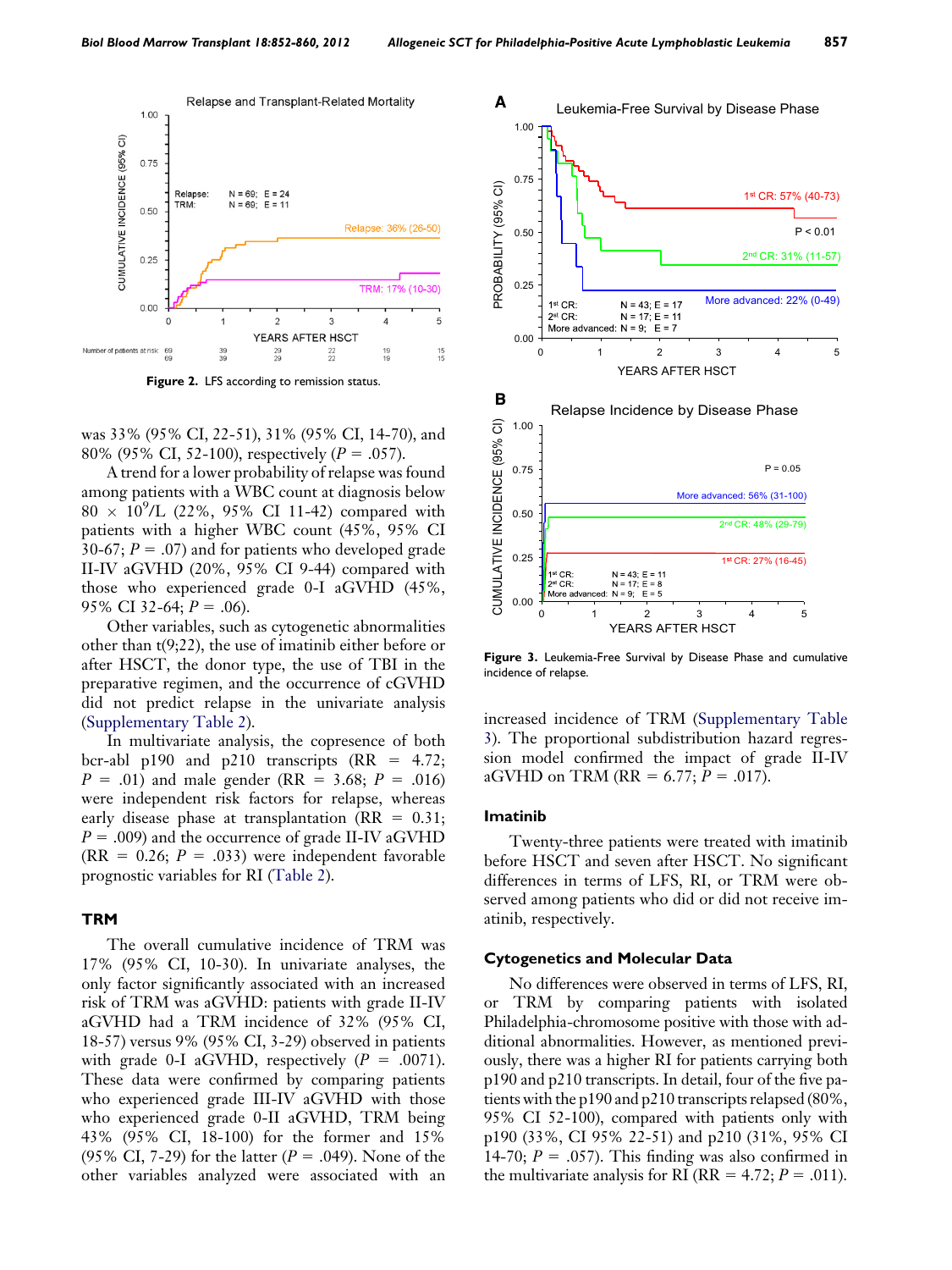# Causes of Death

The main cause of treatment failure was disease progression, which was recorded in 21 patients (68%). Other causes of death were fungal infection (3%), bacteria pneumonia (6%), interstitial pneumonia (3%), cGVHD (3%), multiorgan failure (3%), and finally, cerebral cryptococcosis (3%).

# **DISCUSSION**

Although the majority of patients with  $Ph+ALL$ typically respond to first-line therapy, the duration of remission is short in a vast proportion of patients. In the past, the median EFS after combination chemotherapy was reported to be only approximately 8 months, with a 5-year OS of  $\langle 20\% \, [4,5]$ . Because of this dismal outcome, allogeneic HSCT was considered the optimal treatment after induction chemotherapy for patients with a suitable MFD or best-available MUD. Our report summarizes the outcome of 69 pediatric and adolescent patients with  $Ph+ALL$  who underwent allogeneic HSCT in 13 AIEOP-HSCT centers from 1990 to 2008.

Our results demonstrate that many patients can be cured provided that HSCT be performed early during the course of the disease. Indeed, as already reported by other groups [\[10,11,26\]](#page-7-0), our results underscore the importance of disease remission in determining patients' outcomes, as children who underwent transplantation in CR1 fared significantly better in terms of LFS than those who received HSCT in a more advanced disease phase. The impact of disease status (namely, morphologic CR1) on patient outcome was independent of cytogenetic remission. In this retrospective analysis of 69 children, we did not observe any significant difference in the relapse rate in patients who received imatinib therapy compared with those who did not, even though the negative result might be because of the low number of patients who received imatinib mesylate. Our results are, however, in agreement with data produced by other groups who found no benefit of imatinib mesylate on the outcome when HSCT is performed in an early phase of disease [\[3\].](#page-7-0)

The factors significantly correlated with a better probability of LFS were being in CR1 at HSCT, female gender, and a WBC count at diagnosis  $\langle 80 \times 10 \rangle$ 10<sup>9</sup>/L. Although the role of CR1 status has already been outlined in a number of studies [\[13,26,27\]](#page-7-0), the impact of gender on outcome has emerged from very few reports [\[28,29\]](#page-8-0). Because nearly two-thirds of patients were males, and given the limited number of patients, a nonrandom distribution of ''high-risk'' features (such as deletion of chromosome 9p) might be the cause of these differences [\[30\].](#page-8-0) In particular, other variables typically associated with a better outcome, such as the donor type or the earlier phase of

disease, did not show differences in the female versus male cohorts (data not shown).

Other factors typically associated with LFS, in particular, cytogenetic remission at HSCT, the type of donor employed, the use of TBI, or an occurrence of aGVHD or cGVHD, had no significant effect [\[31-34\].](#page-8-0)

The second aspect of our study to highlight is that concerning leukemia recurrence and the graft-versusleukemia effect. Because a high proportion of relapsed patients did not receive HSCT in CR1 (38%) and also considering the low incidence of TRM (only 17% despite an 18-year enrollment period), if a suitable donor is identified, a low-intensity GVHD prophylaxis might permit a more efficient immunologic effect in what is an otherwise life-threatening disease, characterized by a high incidence of relapse. This speculation is supported by the lower RI observed in patients who developed grade II-IV or III-IV aGVHD. Indeed, as reported previously, patients with grade III-IV GVHD had an RI of 14% compared with 39% for patients having grade 0-II GVHD. Thus, early HSCT with a low-intensity GVHD prophylaxis might improve the outcome. The advantage offered by the occurrence of GVHD in terms of disease recurrence prevention was, however, offset by a higher incidence of TRM, this resulting into a probability of LFS comparable in patients who did or did not experience GVHD. However, more recent data produced by a cooperative group (in imatinib-free patients), have shed some light on the improved benefit of unrelated over related transplantation for  $Ph+ALL$  [\[26\].](#page-8-0) That study showed a 5-year LFS rate of  $41.4\% \pm 6.5\%$  and 55.8%  $\pm$  5.4% before and after 2000 (P = .07) for MUD recipients compared with  $38.9\% \pm 6.6\%$  and 41.1%  $\pm$  6.4% for MFD (P = NS) for MFD recipients. In the unrelated donor group, it was observed a lower incidence of relapse (38.2%  $\pm$  6.4% and 21.4%  $\pm$ 4.1% before and after 2000), whereas for the MFD group, the cumulative incidence of relapse was unchanged [\[26\]](#page-8-0). This finding could be attributed to a more potent graft-versus-leukemia effect on residual leukemia driven by HLA disparities in the donor/recipient pairs.

Our analysis shows how the outcome of patients is related to molecular features, such as the specific p190 transcript and that LFS is significantly better than in patients who also carry the p210 transcripts. These data have already been established in adult populations in which the p190 fusion was the only independent prognostic factor conferring a significantly better probability of DFS and OS. The heterogeneous clinical outcome of *bcr-abl* ALL patients was first suggested by Secker-Walker and Craig in 1993 [\[35,36\],](#page-8-0) who discussed the controversy surrounding a case of  $Ph+$ ALL and an ALL blast crisis following  $Ph + CML$ . A favorable prognostic impact of the p190 gene fusion on the clinical outcome of *bcr-abl* ALL patients was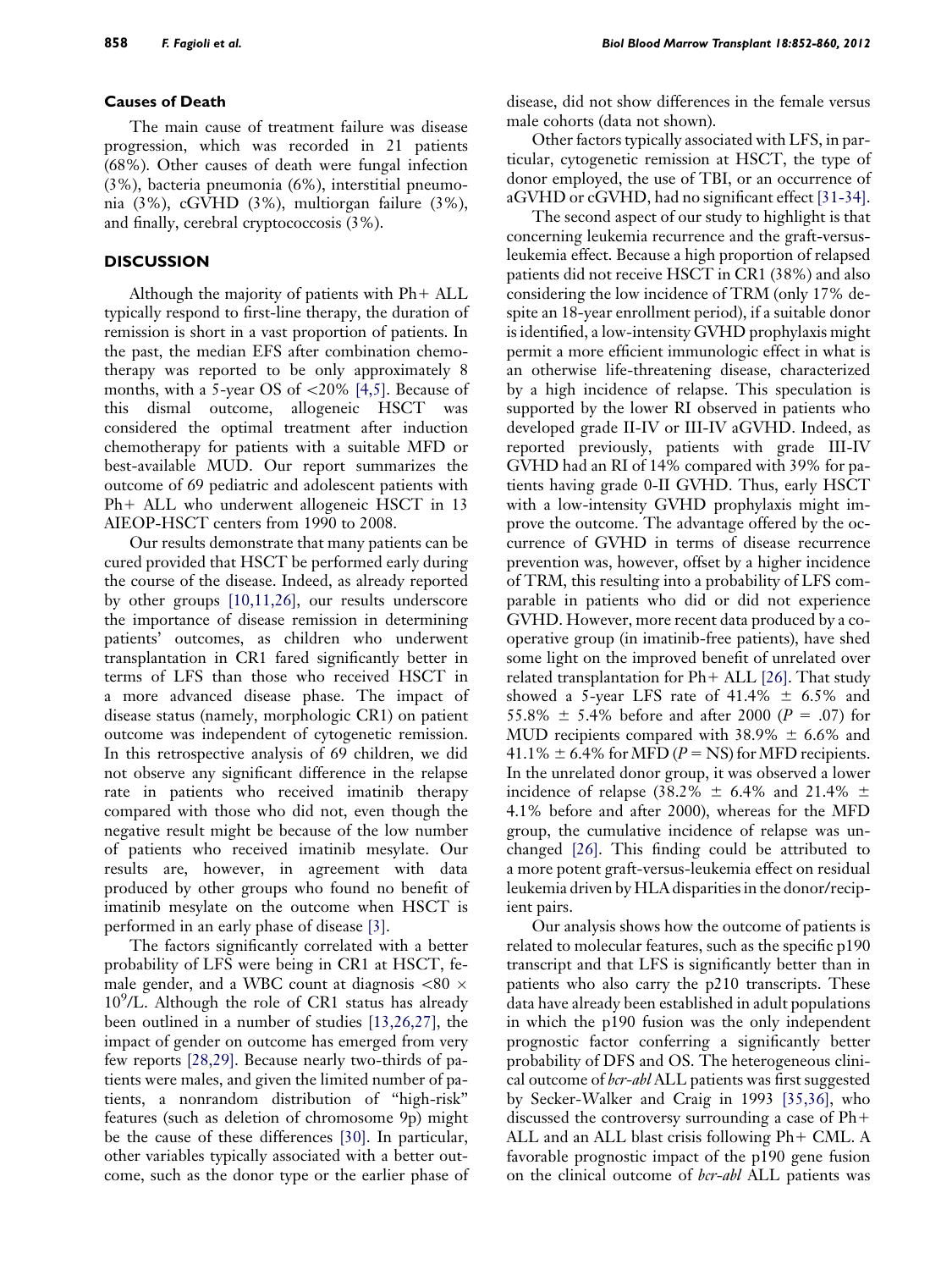<span id="page-7-0"></span>not statistically proven in the GIMEMA ALL 04/89 and 05/93 studies, in which only a trend toward a better OS for the  $p190+$  patients was noted [\[37-39\]](#page-8-0). Finally, the prognostic significance of *bcr-abl* transcripts did not seem to be affected by the type of transplantation procedure, as suggested by the results of the multivariate analysis.

Since US Food and Drug Administration approval, imatinib has become the upfront standard treatment for both adults and children with  $Ph+ALL$ , in the attempt to obtain a better control of disease to improve outcomes in patients receiving allogeneic HSCT. However, to date, the role of this therapeutic use of Imatinib in a pediatric setting is still unclear and, for pediatric patients with  $Ph+ALL$ , there have only been limited reports[\[40\]](#page-8-0). The COG recently reported excellent 1-year EFS rates in 31 Ph $+$  ALL patients treated on the COG AALL0031 trial with intensive imatinib and combination chemotherapy and 21 patients who received MFD allogeneic HSCT after upfront chemotherapy and imatinib—both with superior results (EFS 96.7% and 95%, respectively) compared with historic controls [\[19\]](#page-8-0). Several reasons might explain why imatinib did not significantly improve transplantation outcomes in our and other  $Ph+ALL$  cohorts  $[41,42]$ such as: (1) proto-oncogene *ber-abl* activity alone is not responsible for the phenotype of  $Ph+ALL$  [\[43\]](#page-8-0), (2) presence of imatinib-resistant clones [\[44\]](#page-8-0), (3) acquired resistance to imatinib also occurs, especially involving the abl domain [\[45\],](#page-8-0) (4) or the inability of imatinib to eliminate the leukemia stem cell [\[46\]](#page-8-0). Another intriguing explanation for the nonbenefit of imatinib on post-HSCT leukemia relapse has been given in a recent article by Kang et al. [\[20\]](#page-8-0), in which the result of ALL MRD, monitored by gene profile, is a better predictor of leukemia relapse than the usual specific transcript. This would mean that other tumor escape mechanisms are responsible for leukemia resistance and the subsequent relapse of leukemia clones. By contrast, imatinib might extend the best time to transplantation thus permitting, for patients lacking anMFD, the search for and the recruitment of ''the best'' unrelated HSCT donor while maintaining the remission status.

In conclusion, our data support performing allogeneic HSCT in pediatric  $Ph+ALL$  as soon as a suitable donor is found, especially if the specific p210 transcript is identified at diagnosis. The role of imatinib following HSCT should be investigated in a larger controlled randomized study.

## ACKNOWLEDGMENTS

The authors are grateful to the following for their support: the Rete Oncologica del Piemonte e della Valle d'Aosta; the Fondazione Gigi Ghirotti; the Associazione Piemontese contro le Leucemie (APL); L.L.N. was supported by the Associazione Italiana per la Ricerca sul Cancro (AIRC). We are also grateful to Mr. Andrew Martin Garvey for editorial assistance.

Financial disclosure: All authors disclose no primary financial relationship with any company that has a direct interest in the subject matter of this article or with a company that produces any competing products.

## SUPPLEMENTARY DATA

Supplementary data related to this article can be found online at [doi:10.1016/j.bbmt.2011.10.015.](http://dx.doi.org/doi:10.1016/j.bbmt.2011.10.015)

### REFERENCES

- 1. Cytogenetic abnormalities in adult acute lymphoblastic leukemia: correlations with hematologic findings outcome: a Collaborative Study of the Group Francais de Cytogenetique Hematologique. Blood. 1996;87:3135-3142.
- 2. Ravandi F, Kebriaei P. Philadelphia chromosome-positive acute lymphoblastic leukemia. Hematol Oncol Clin North Am. 2009;23: 1043-1063.
- 3. Ottmann OG, Pfeifer H. Management of Philadelphia chromosome-positive acute lymphoblastic leukemia (Ph+ ALL). Hematology Am Soc Hematol Educ Program. 2009;371-381.
- 4. Uckun FM, Nachman JB, Sather HN, et al. Clinical significance of Philadelphia chromosome positive pediatric acute lymphoblastic leukemia in the context of contemporary intensive therapies: a report from the Children's Cancer Group. Cancer. 1998; 83:2030-2039.
- 5. Uckun FM, Nachman JB, Sather HN, et al. Poor treatment outcome of Philadelphia chromosome-positive pediatric acute lymphoblastic leukemia despite intensive chemotherapy. Leuk Lymphoma. 1999;33:101-106.
- 6. Buldini B, Zangrando A, Michielotto B, et al. Identification of immunophenotypic signatures by clustering analysis in pediatric patients with Philadelphia chromosome-positive acute lymphoblastic leukemia. Am J Hematol. 2010;85:138-141.
- 7. Schrappe M, Arico M, Harbott J, et al. Philadelphia chromosome-positive (Ph+) childhood acute lymphoblastic leukemia: good initial steroid response allows early prediction of a favorable treatment outcome. Blood. 1998;92:2730-2741.
- 8. Conter V, Arico M, Basso G, et al. Long-term results of the Italian Association of Pediatric Hematology and Oncology (AIEOP) Studies 87, 88, 91 and 95 for childhood acute lymphoblastic leukemia. Leukemia. 2010;24:255-264.
- 9. Paolucci G, Vecchi V, Favre C, et al. Treatment of childhood acute lymphoblastic leukemia. Long-term results of the AIEOP-ALL 87 study. Haematologica. 2001;86:478-484.
- 10. Laport GG, Alvarnas JC, Palmer JM, et al. Long-term remission of Philadelphia chromosome-positive acute lymphoblastic leukemia after allogeneic hematopoietic cell transplantation from matched sibling donors: a 20-year experience with the fractionated total body irradiation-etoposide regimen. Blood. 2008;1112: 903-909.
- 11. Burke MJ, Cao Q, Trotz B, et al. Allogeneic hematopoietic cell transplantation (allogeneic HCT) for treatment of pediatric Philadelphia chromosome-positive acute lymphoblastic leukemia (ALL). Pediatr Blood Cancer. 2009;53:1289-1294.
- 12. Satwani P, Sather H, Ozkaynak F, et al. Allogeneic bone marrow transplantation in first remission for children with ultra-highrisk features of acute lymphoblastic leukemia: A children's oncology group study report. Biol Blood Marrow Transplant. 2007; 13:218-227.
- 13. Mori T, Manabe A, Tsuchida M, et al. Allogeneic bone marrow transplantation in first remission rescues children with Philadelphia chromosome-positive acute lymphoblastic leukemia: